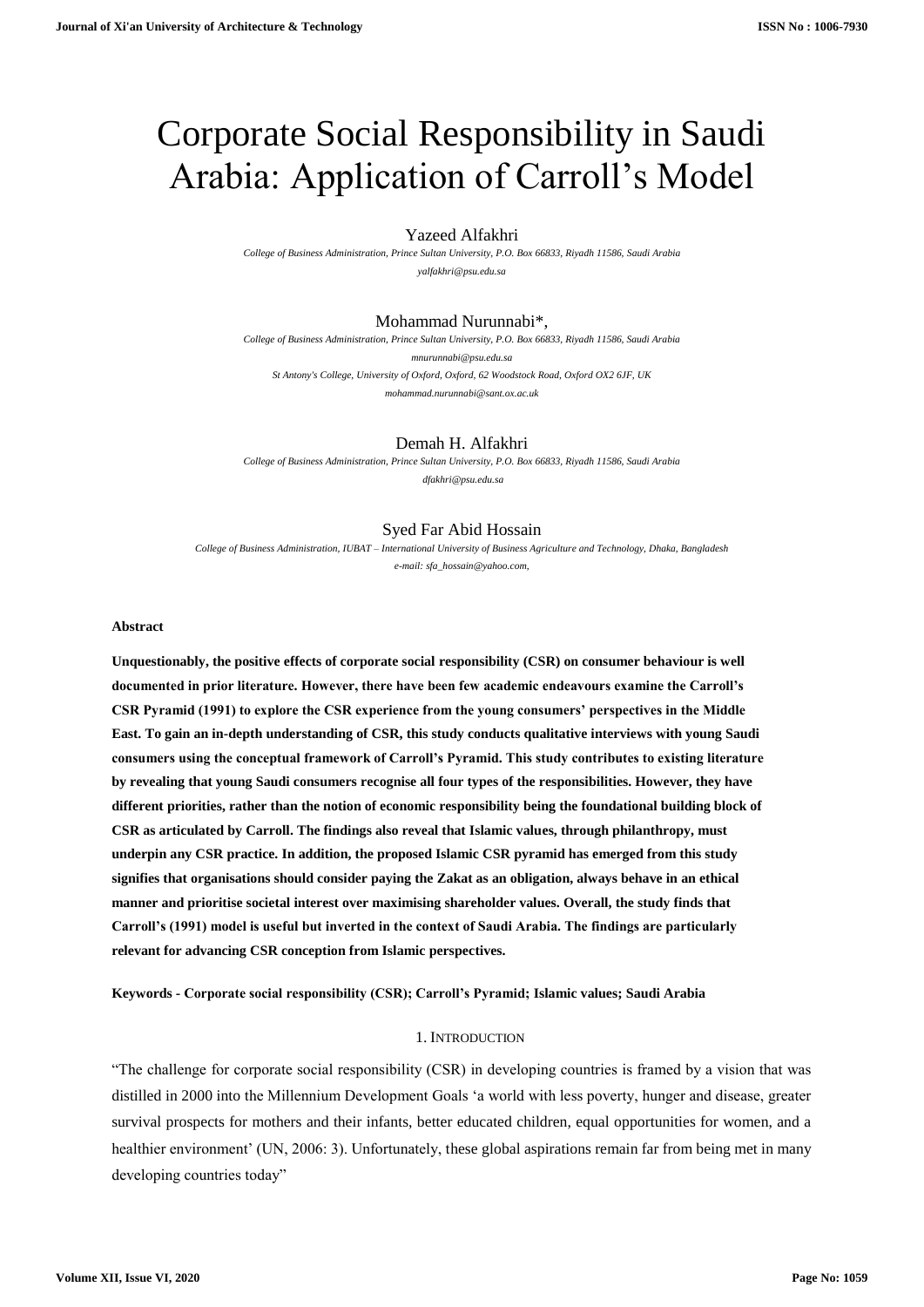The Kingdom of Saudi Arabia (KSA) referred to as 'Saudi Arabia' in this article] is located in the far south-west of Asia and bordered by Jordan, and Iraq on the north and northeast, Kuwait, Qatar and the United Arab Emirates on the east, Oman on the southeast, and Yemen on the south (see Fig. 1). According to General Authority for Statistics (2017), the total population of Saudi Arabia is 31.7m (as at 2016) and the youth segment (15–24 years) stands at around 4.79m of the total population. The two holiest places for Muslims are the Holy Mosque in Mecca and the Prophet Mosque in Madinah, both of which are located in Saudi Arabia.

According to Saudi Arabian Cultural Mission (2018), "Saudi Arabia is a founding member of Gulf Cooperation Council (GCC), United Nations, League of Arab States, Organization of the Islamic Conference (OIC), and Organization of Petroleum Exporting Countries (OPEC); member of many international organizations, including the World Bank, the International Monetary Fund, and the World Trade Organization (WTO); and signatory of the Nuclear Non-Proliferation Treaty". The culture of Saudi Arabia is defined by its Islamic heritage, its historical role as an ancient trade centre, and its Bedouin traditions (Saudi Arabian Cultural Mission, 2018).



Figure 1. Map of Saudi Arabia (Source: [https://legacy.lib.utexas.edu\)](about:blank)

# 2. LITERATURE REVIEW AND THEORY

Although corporate social responsibility is not an undiscovered phenomenon, it has not been investigated equally all over the world. Previous studies focused on the role of developed countries like the USA, Europe, and Australia to implement corporate social responsibility (Hofman, Moon, & Wu, 2015). The way to deal with CSR varied globally and also depends on situational factors such as profit margin of the organization,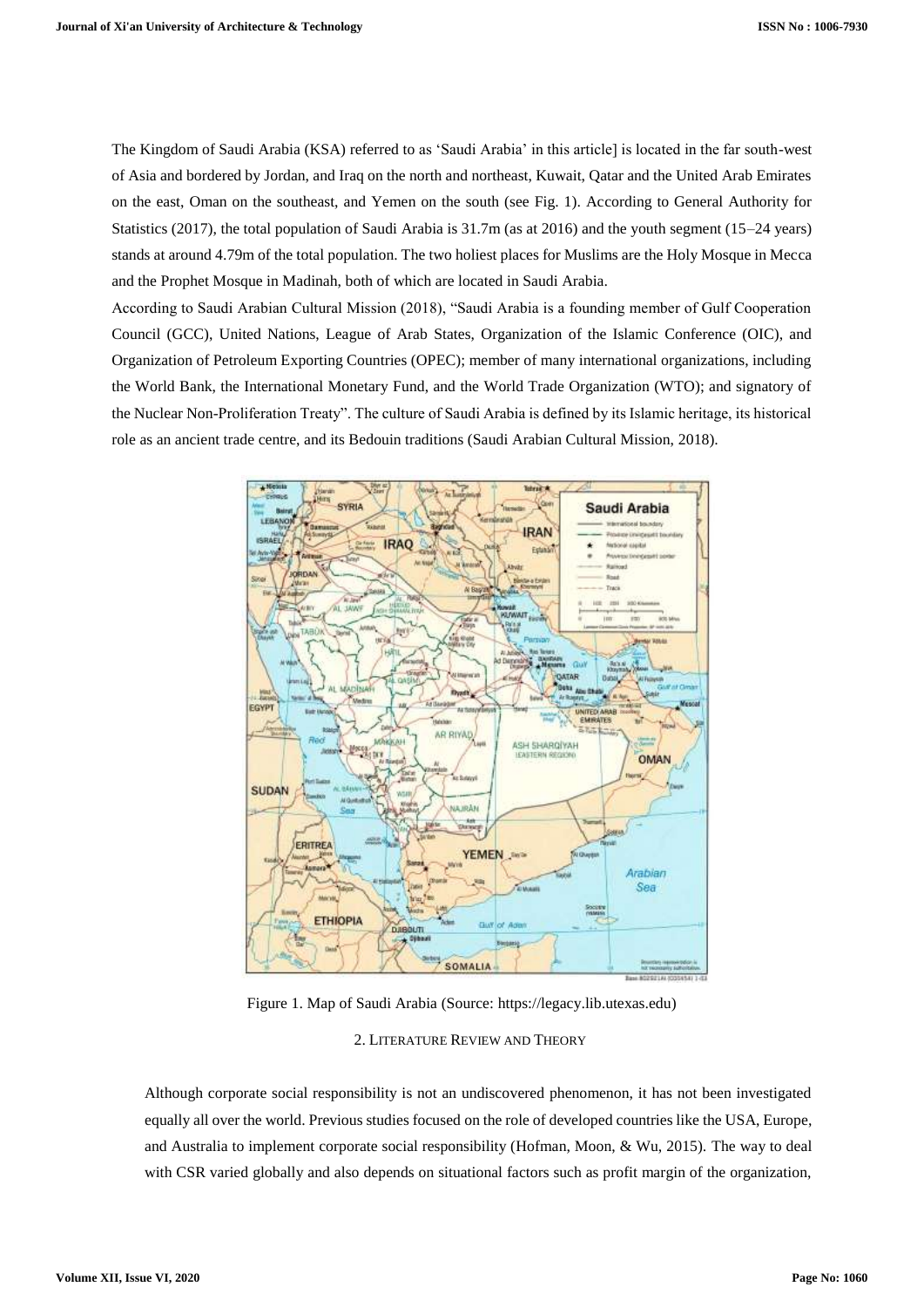the role of institutional investors and so on (Dyck, Lins, Roth, & Wagner, 2019). Recent studies investigated the role of multinational enterprises (MNEs) who spend a significant amount in corporate social responsibility (Asmussen & Fosfuri, 2019), the role of stakeholders in corporate social responsibility (Aguinis & Glavas, 2017), role of social networking and media entrepreneurship (Hossain, 2019), peer effect of CSR (Cao, Liang, & Zhan, 2019) and sustainable development (Astrakhantseva, 2019). Cause marketing, cause-related marketing or corporate social marketing (Shashidhar, Murugaiah, & Gonchkar, 2019) can be the way of sustainable development as discovered by the researchers recently. These all are part of corporate social responsibility includes providing fund, volunteering or even raising awareness for a social issue.

The role of the government to promote corporate social responsibility from the EU perspective has been discovered and revealed the importance and effectiveness of government in boosting CSR (Whitford & Provost, 2018). As stated earlier, more and more research on CSR has been conducted in developed nations in various aspects, however, the scenario is still under the shadow in the Asian region. Many countries in the Asian region are known as Muslim countries and they have specific Islamic principle which is indirectly a part of corporate social responsibility. Some of these principles are investigated, however, the understanding about the Islamic principle and CSR need deeper understanding. Islamic perspective and the role of CSR is lack of investigation (Darrag & E‐Bassiouny, 2013), in spite of the empowered Muslim consumer sector. Among Asian nations, China currently catches the attention of the scholars and identified as one of the best examples of CSR practice among emerging economies (Fornes, Lopez, Bierens de Haan, & Blanch, 2019). On the other hand, the same has not been investigated in the Middle East Asian regions.

CSR is not considered as expenditure according to a recent investigation. Rather, studies revealed that the CSR performance of the organization and financial performance are positively correlated (Cho, Chung, & Young, 2019). The total growth rate of company asset may depend on the social contribution of the company (Cho, Chung, & Young, 2019). CSR activities also can affect sustainable growth and reputation of the organization. Another recent study revealed that CSR can maximize corporate value and help the organization for sustainable development (Lee & Lee, 2019). So, sustainable development and CSR is closely associated and discussed in the current literature. However, CSR experience from the young consumers' perspective, especially in the Middle East region, has not been discovered yet according to our knowledge and investigation. As the perception of CSR is always changing, it is a complex phenomenon to handle CSR in a timely manner with the right decision in right time (Lee & Lee, 2019) to ensure sustainable organizational development.

Managers responsible for handling CSR should be responsible and committed to achieving the target of CSR adaption process as investigated in the scholarly article (Osagie, Wesselink, Blok, & Mulder, 2016). Individual competencies were highlighted in this regard for the adaption process of CSR. Based on a survey in a Polish construction company, the researchers investigated the employee's perception about CSR practice in organization, cultural dimension and the effect, long-term orientation and so on (Kucharska & Kowalczyk, 2018). These all are influential factors in sustainable development and improved performance. As a result, the exiting literature examined CSR not only in a business perspective but also examined the individual perspective and the effect for long term development.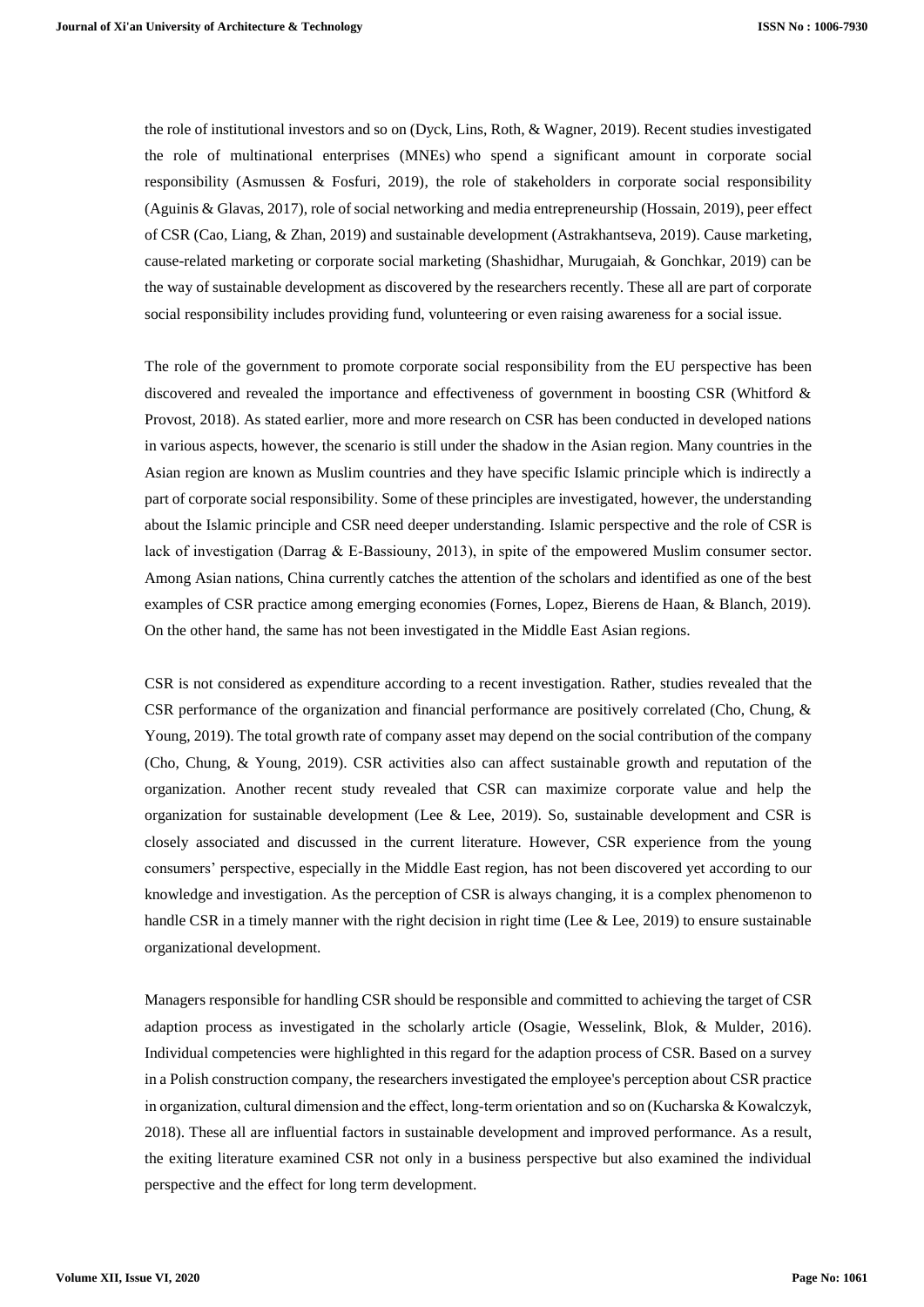Based on the above discussion extracted from the scrutinized literature review, it is evident that the existing literature revealed CSR in multidimensional perspective including individual and organizational viewpoint. However, Carroll's CSR Pyramid in this context is still under the shadow. Revealing the concept of CSR with Carroll's CSR Pyramid in the Middle East region would fill the gap in the existing literature and help the managers, organizations, and decision-makers to handle CSR smoothly with a different viewpoint. Therefore, the goal of this study is to discover the Corporate Social Responsibility in Saudi Arabia with the application of Carroll's CSR Model which is shown in the following sections.

#### 3. CARROLL'S CSR PYRAMID: TOTAL CORPORATE SOCIAL RESPONSIBILITY (CARROLL, 1991A)

Carroll's (Carroll, 1991) four-pyramid model provides four different responsibilities, Philanthropic, Ethical, Legal, and Economic in order to achieve best practice in CSR. Figure 1 shows the four types of responsibilities.

Figure 1 portrays four types of responsibilities: economic responsibilities, legal responsibilities, ethical responsibilities, and philanthropic responsibilities (Carroll, 1991). According to Carroll (Carroll, 1991). (p. 40) "…these four categories or components of CSR might be depicted as a pyramid. To be sure, all of these kinds of responsibilities have always existed to some extent, but it has only been in recent years that ethical and philanthropic functions have taken a significant place". In particular, economic responsibility is the fundamental element to the CSR pyramid; the legal responsibilities come from political conditions; and finally, ethical and philanthropic responsibilities come from societal conditions. The organisations can contribute to the economy through making profit but need to comply with regulation, be ethical, and be good corporate citizen. Carroll's CSR pyramid (Carroll, 1991). was based on an earlier study of a threedimensional conceptual model of corporate social performance (Carroll, 1979). Later, Carroll utilised this model in various contexts (Carroll, 1999; Carroll, 2015; Carroll, 2015; Carroll & Shabana, 2010). In recent, Carroll (Carroll, 2016) (p. 2) argues that:

"This set of four responsibilities creates a foundation or infrastructure that helps to delineate in some detail and to frame or characterize the nature of businesses' responsibilities to the society of which it is a part".

Carroll`s CSR pyramid (Carroll, 1991) has been used by many studies (Abdeen, Rajah, & Gaur, 2016). However, only two studies focused on consumers' perceptions of CSR in Islamic countries, namely Indonesia and Malaysia (Arli & Lasmono, 2010). Arli and Lasmono (Arli & Lasmono, 2010) conclude Indonesian consumers believe that the organisations should support on CSR initiatives including social and economic issues. This government alone cannot solve this issue. They also find that consumers purchase from an organisation with good image and reputation. Arguing in a similar vein, Mohamad Yunus (2017) investigate the consumers' purchase intentions and CSR in Malaysia. They find that Malaysian consumers consider the economic responsibility as a fundamental element of CSR, followed by philanthropic responsibility, ethical responsibility, and legal responsibility. In addition, they argue that organisation's irresponsible behaviour can spread through internet and face heavy criticisms. In this case, if the organisation ignores CSR could also face risk of boycotts from consumers (Abdeen, Rajah, & Gaur, 2016).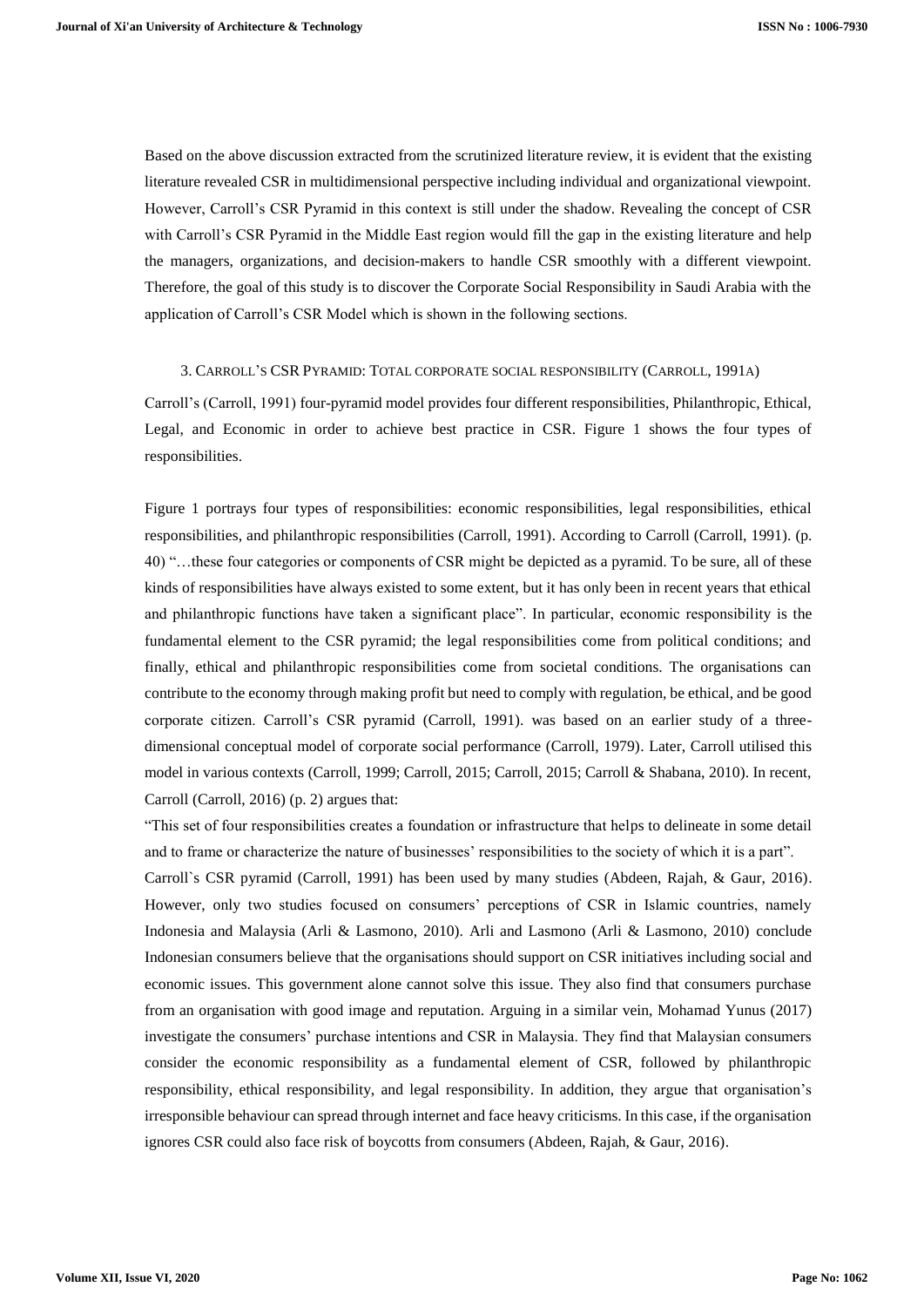Most of the studies on consumers' perceptions on CSR are predominantly based on quantitative survey research which fails to provide a rich understanding of the issue (Abdeen, Rajah, & Gaur, 2016). As the result, to achieve the aims of the study, we adopted the interpretive paradigm – qualitative interviews which is discussed in detail in the next section.



Figure 2. Carroll's Total Corporate Social Responsibility Pyramid (Carroll, 1991, p. 42) [7].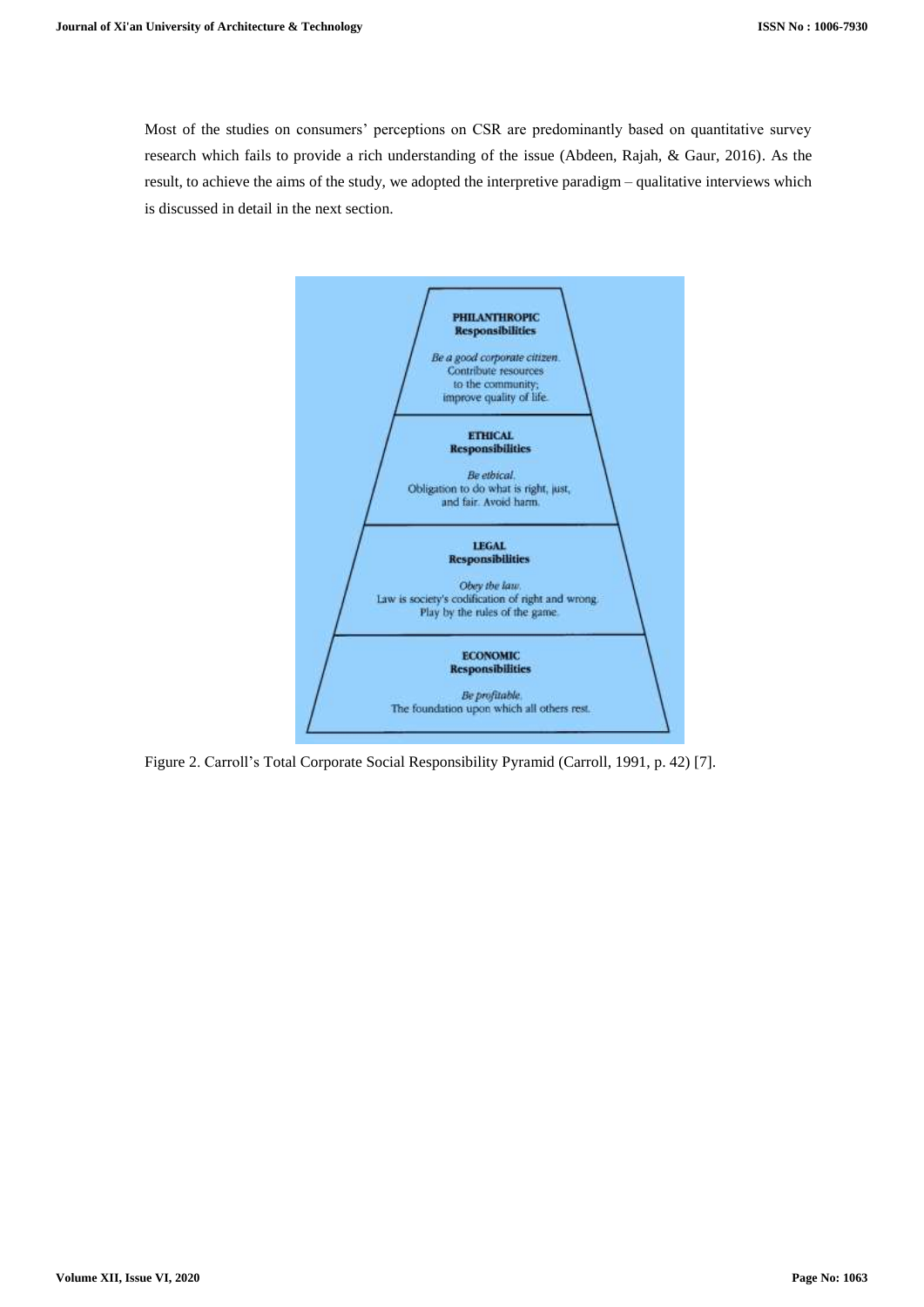

Fig. 3 CSR pyramid for developing countries 489

# 4. METHODS

The study utilized mixed methods: survey and interviews. The surveys were conducted

This study has adopted an interpretivist approach –qualitative interviews. This approach offers a rich understanding of the issues (e.g. this study focuses on the meaning of social phenomena rather than measurement (Collis & Hussey, 2014). The data was collected through in-depth semi-structured interview qualitative research. This method was deemed most appropriate to explore themes and identify issues that would remain hidden (De Ruyter & Scholl, 1998). The study also used non-probability technique of sampling.

The respondents were selected from two major provinces in Saudi Arabia: a) Riyadh and b) Tabouk (see Figure 1). The red symbol of Figure 1 indicates the study location of two provinces. Riyadh is the capital of Saudi Arabia, having 15 municipal districts and more than 6 million people. According to the Ministry of Interior (Ministry of Interior, 2014), the population of Riyadh is composed of Saudi families with 65% and non-Saudi families and employment with 35%. The increase of the economic capabilities of Riyadh city including: large population growth, and employment opportunities growth. On the other hand, Tabuk, is the capital city of the Tabuk Region (northwestern) with population of 0.79 million. Geographically, it is close to the Jordan–Saudi Arabia border.

Three main conditions were set before conducting any interview: age group and nationality. It means that the age group should between 18-26, and the participants should be Saudi National. Finally, the participants are regular customer (purchase products frequently, i.e. at least once a month). Table 1 presents the overview of the 34 interviewees of the study. According to [33] (p. 429) "…qualitative sample sizes of ten may be adequate for sampling among a homogenous population …Others state that qualitative sample sizes of 20- 30 are typically conducted by researchers to establish data saturation using a grounded theory approach to qualitative inquiry …. However, no evidence is presented as the basis for this latter sample size claim". Table 1 shows that the highest number of participants were between the age group of 18-20 (15 interviewees). The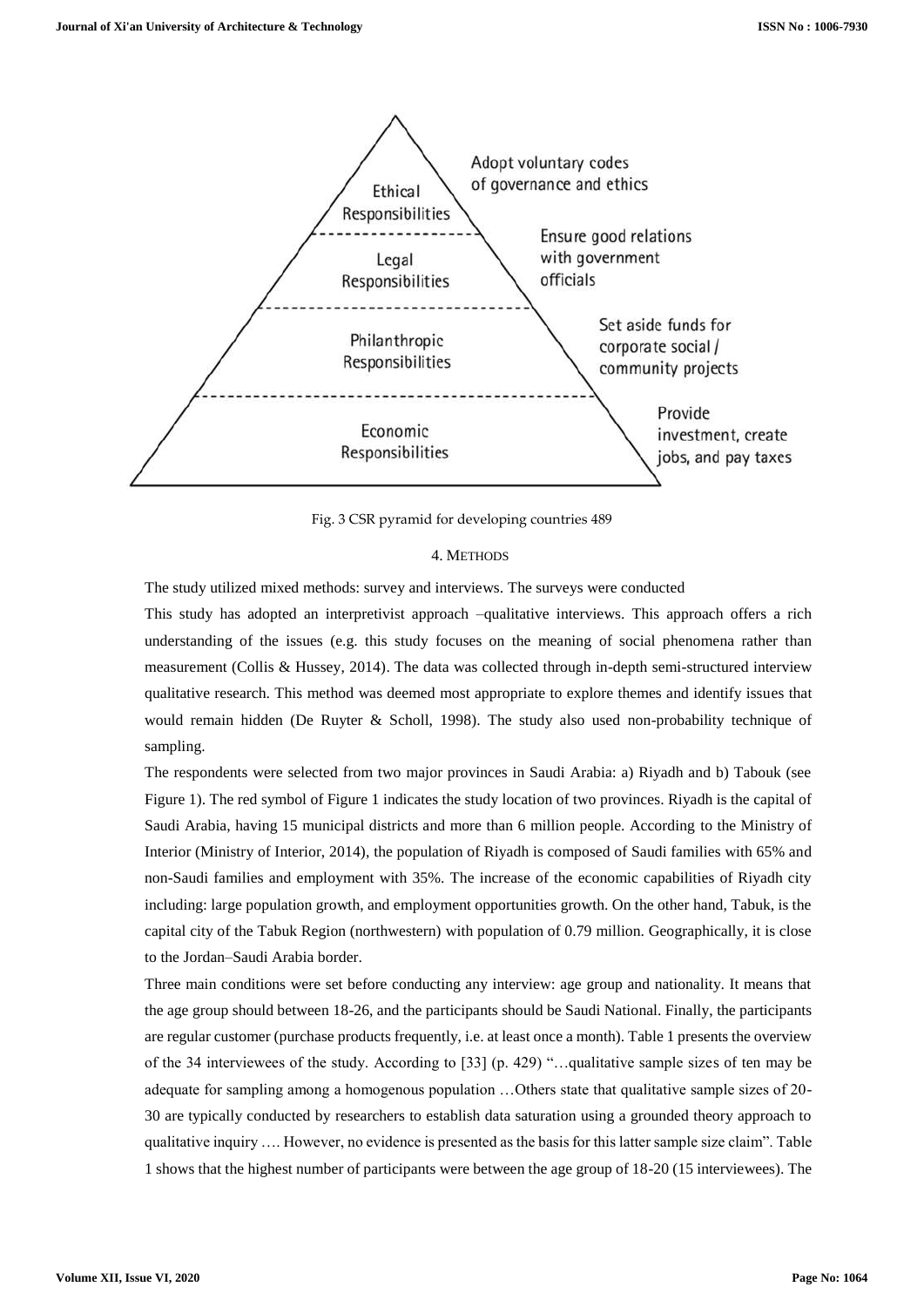other age groups were: 21-23 (9 interviewees), and 24-26 (10 interviewees). In terms of gender, 21 participants were male and 13 were females. The majority (8 of 13) were students. Overall, 20 of 34 participants were students. Each participant was interviewed separately. The female participant was interviewed by the female researcher of the study. This is because the male researcher could not conduct the female participants due to the cultural customs of Saudi Arabia. The interview was conducted in Arabic and then transcribed into English. Each interviewee was coded as I1…. I34. The data were analysed following four steps: transcription of interview, developing codes, developing categories, and drawing conclusion. The interviews were analysed through NVivo 10 qualitative data analysis software. Al responses were categorised into themes according to Carroll Pyramid. Two researchers of the study read twice the transcriptions in order to find out any discrepancy in translation. However, no such issues were found.

| Table 1. Interviewees' profile. |        |                            |           |
|---------------------------------|--------|----------------------------|-----------|
| Interviewee                     |        |                            | Age       |
| Code                            | Sex    | Occupation                 | Group     |
| I1                              | Female | Student                    | 18-20     |
| I2                              | Male   | Student                    | 18-20     |
| I3                              | Male   | Student                    | 18-20     |
| I4                              | Female | Student                    | 18-20     |
| I <sub>5</sub>                  | Male   | Student                    | 18-20     |
| I6                              | Female | Student                    | 18-20     |
| I7                              | Male   | Student                    | 18-20     |
| ${\rm I}8$                      | Male   | Student                    | 18-20     |
| <b>I9</b>                       | Male   | Student                    | $21-23$   |
| <b>I10</b>                      | Male   | Student                    | $21 - 23$ |
| I11                             | Male   | Student                    | 18-20     |
| <b>I12</b>                      | Male   | Student                    | 18-20     |
| <b>I13</b>                      | Female | Financial risk analyst     | $21-23$   |
| <b>I14</b>                      | Female | Investment banking analyst | $21 - 23$ |
| <b>I15</b>                      | Female | Student                    | $21-23$   |
| <b>I16</b>                      | Female | Lecturer                   | $24 - 26$ |
| <b>I17</b>                      | Female | Student                    | $18 - 20$ |
| <b>I18</b>                      | Female | Legal officer              | $24 - 26$ |
| I19                             | Male   | Student                    | 18-20     |
| <b>I20</b>                      | Male   | Student                    | $21 - 23$ |
| I21                             | Male   | Retailer (Branch manager)  | $24 - 26$ |
| I22                             | Male   | Legal officer              | $24 - 26$ |
| I23                             | Male   | Computer specialist        | $24 - 26$ |
| I24                             | Male   | Car Dealer                 | 24-26     |
| I25                             | Male   | Treasurer                  | 24-26     |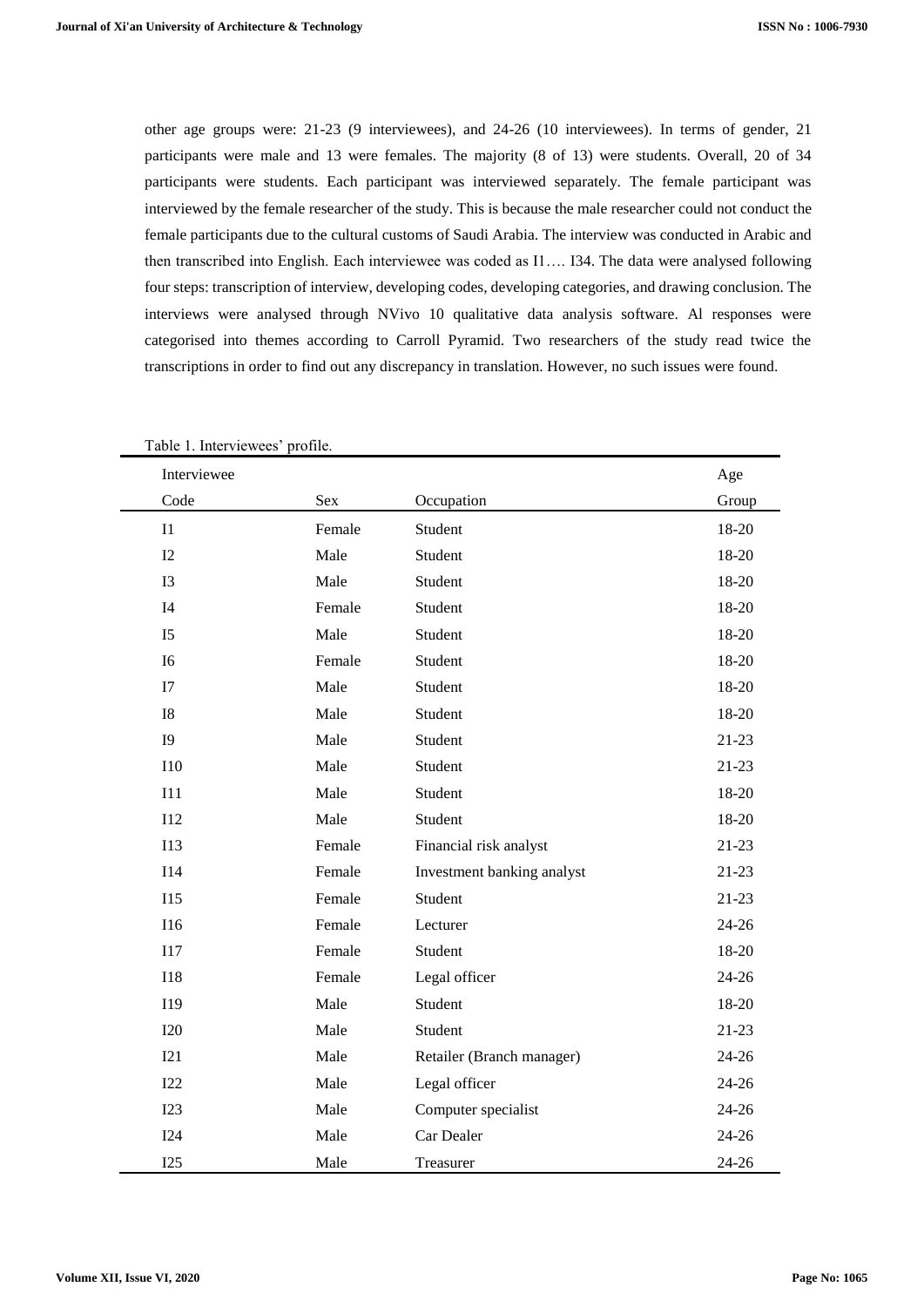| Interviewee     |            |                                | Age       |
|-----------------|------------|--------------------------------|-----------|
| Code            | <b>Sex</b> | Occupation                     | Group     |
| I26             | Male       | Product development specialist | 24-26     |
| I27             | Male       | Data entry specialist          | $24 - 26$ |
| I28             | Male       | Secretary                      | $21-23$   |
| I29             | Female     | Customer service officer       | $24 - 26$ |
| <b>I30</b>      | Female     | Student                        | 21-23     |
| I31             | Female     | Trainee                        | 21-23     |
| I <sub>32</sub> | Female     | <b>Student</b>                 | $18-20$   |
| I33             | Female     | Student                        | $18-20$   |
| I34             | Female     | Student                        | 18-20     |

Note:  $I = Interviewee$ ;  $I1 = Interviewee$  No.1.

## 5. RESULTS AND DISCUSSION

# *5.1. New Definitions of CSR*

As indicated in introduction, there are many definitions of CSR, and indeed no universally agreed definition. From the interviews, it is found that the majority of participants (25 participants) consider CSR a voluntary initiatives of organisations whilst 9 participants consider it as a mandatory initiative. According to the interviewees, the government should play a major role in developing the role of the organisations regarding CSR in Saudi Arabia.

Table 2 presents the views of the participants regarding the definitions of CSR. It is observed from Table 2, the majority of the interviewees argue that the organisations should be more responsible in the form of giving back to society (e.g., donations). The interviewees also stress that companies use various forms of CSR initiatives including creating new jobs and protecting the environment. The results also show that job creation is seen as one of the important responsibility. This is mainly because the majority participants are young in this study, and they recognise that the unemployment rate in Saudi Arabia is high, and hence they consider to reduce it (Reinman, 2010).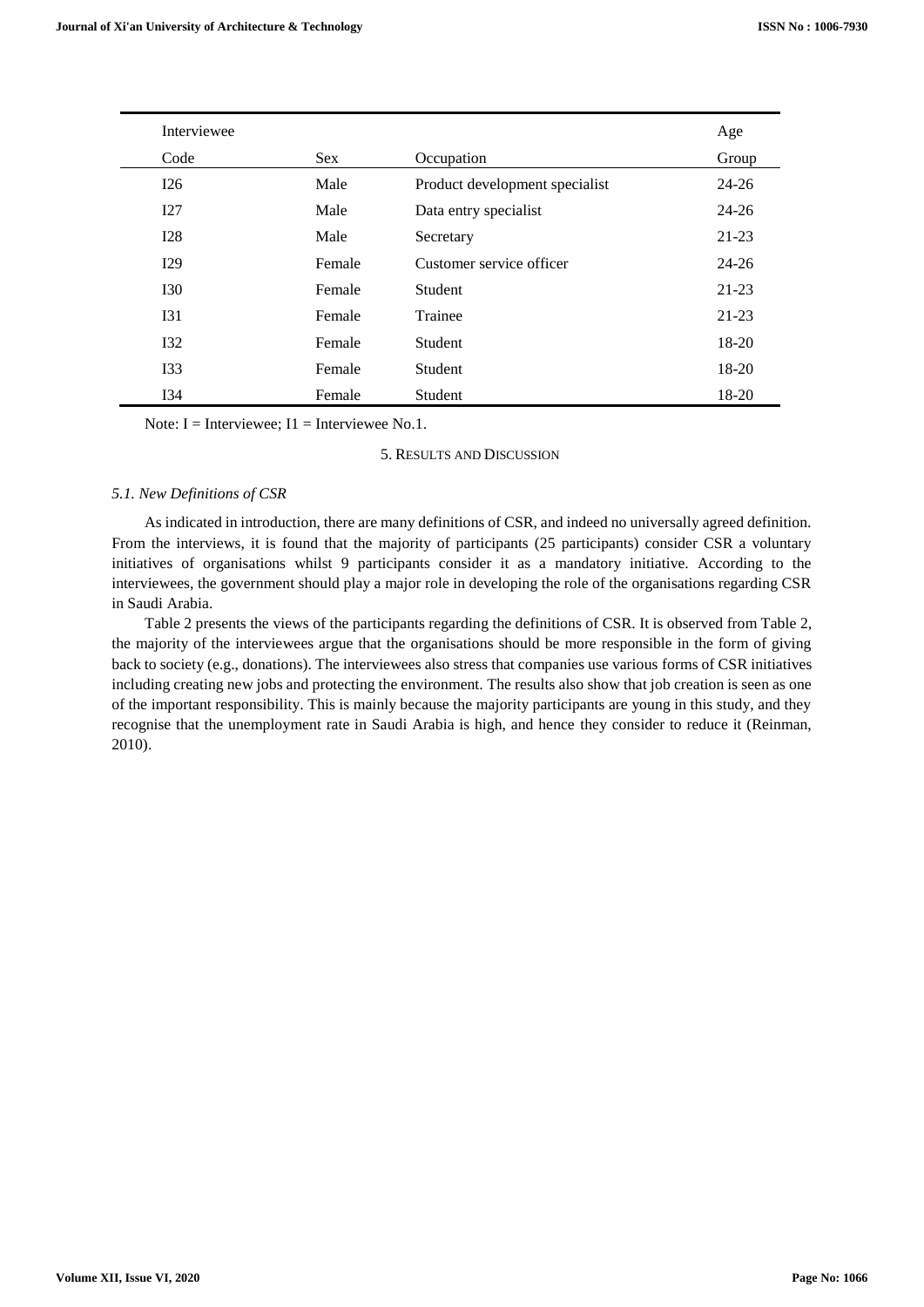| Interviewees   | <b>CSR</b> Definition                                                                         |
|----------------|-----------------------------------------------------------------------------------------------|
| I <sub>2</sub> | I think CSR means creating jobs, donations, caring about environment. The CSR also            |
|                | includes caring about employees and customers.                                                |
| I7             | The CSR is the responsibility for the community. This responsibility can be in the form       |
|                | of donating money or moral support                                                            |
|                | I believe that the CSR should be the balance between profitability of the company and         |
| I18            | socially responsible                                                                          |
| I15            | I do strongly believe that CSR means the giving back (e.g. donations) to the society          |
| <b>I28</b>     | I feel the CSR is more about positive image building of the company. This means that          |
|                | the company wants to present them to the public that they are very responsible to the society |
|                |                                                                                               |
|                | The CSR is a broad idea. I believe the CSR is the connection or communication between         |
| I26            | the company and the society. I also strongly believe that the CSR should be the norms or      |
|                | values to each company. In our society, some companies are certainly taking many initiatives. |
|                |                                                                                               |
|                |                                                                                               |
| I21            | I have heard the term 'CSR' in one of my courses last year. But unfortunately I forgot        |
|                | the real meaning of it.                                                                       |
| I23            | I feel the company has a bigger role in developing our Saudi society. In this regard, the     |
|                | companies need to be more participative, cooperative, and responsive.                         |
| <b>I34</b>     | As you know there are many companies doing great job in addressing the CSR in Saudi           |
|                | Arabia. In my opinion, CSR is the responsibility to the society and protecting the            |
|                | environment. The CSR is to create more jobs in order to reduce the unemployment in our        |
|                | country.                                                                                      |

|  |  | Table 2. CSR Definitions from Participants. |  |
|--|--|---------------------------------------------|--|
|--|--|---------------------------------------------|--|

By analysing the comments from all 34 interviews, CSR can be defined as "All initiatives that a company consider has a positive impact on employees, shareholders, society and the environment".

# *5.2. Awareness of CSR*

The interviewees were asked about the awareness level of CSR among young consumers in Saudi Arabia. The majority interviewees agreed that there is a low level awareness of the current CSR. The nine interviewees only believe that there is moderate level of awareness exist among young Saudi consumers. This is because young consumers are very active in social media and very responsive to the irresponsible behaviour of any organisation. These interviewees also mention that CSR concept is sometimes limited to ecology and environment. According to these participants, four primary sources of CSR information: social media, family, education, and work experience. One interviewee in particular demonstrate that "…….as a medical professional, it is one of our values and responsibilities to be socially responsible, because we will be dealing with a lot of people which is part of society" [I20]. Another interviewee [I5] were aware about the concept from a business course in an international school in Riyadh. He also mentions that international schools teach CSR but the local schools do not include any subjects on CSR.

# *5.3. Views on Carroll's Pyramid in Saudi Arabia*

# *5.3.1. Economic Responsibility*

According to CSR Pyramid, economic responsibility is the first pillar of responsibility. Carroll (Carroll, 1991) therefore argues that profit is fundamentally important motive for any organisation and the social responsibility comes second. One interviewee put it in the following way:

"Well, I believe that organisations should strongly feel about their responsibility to the economy; As part of this, they may strategically introduce some projects to be beneficial to the economy and society they operate in".  $[$ [I5] $]$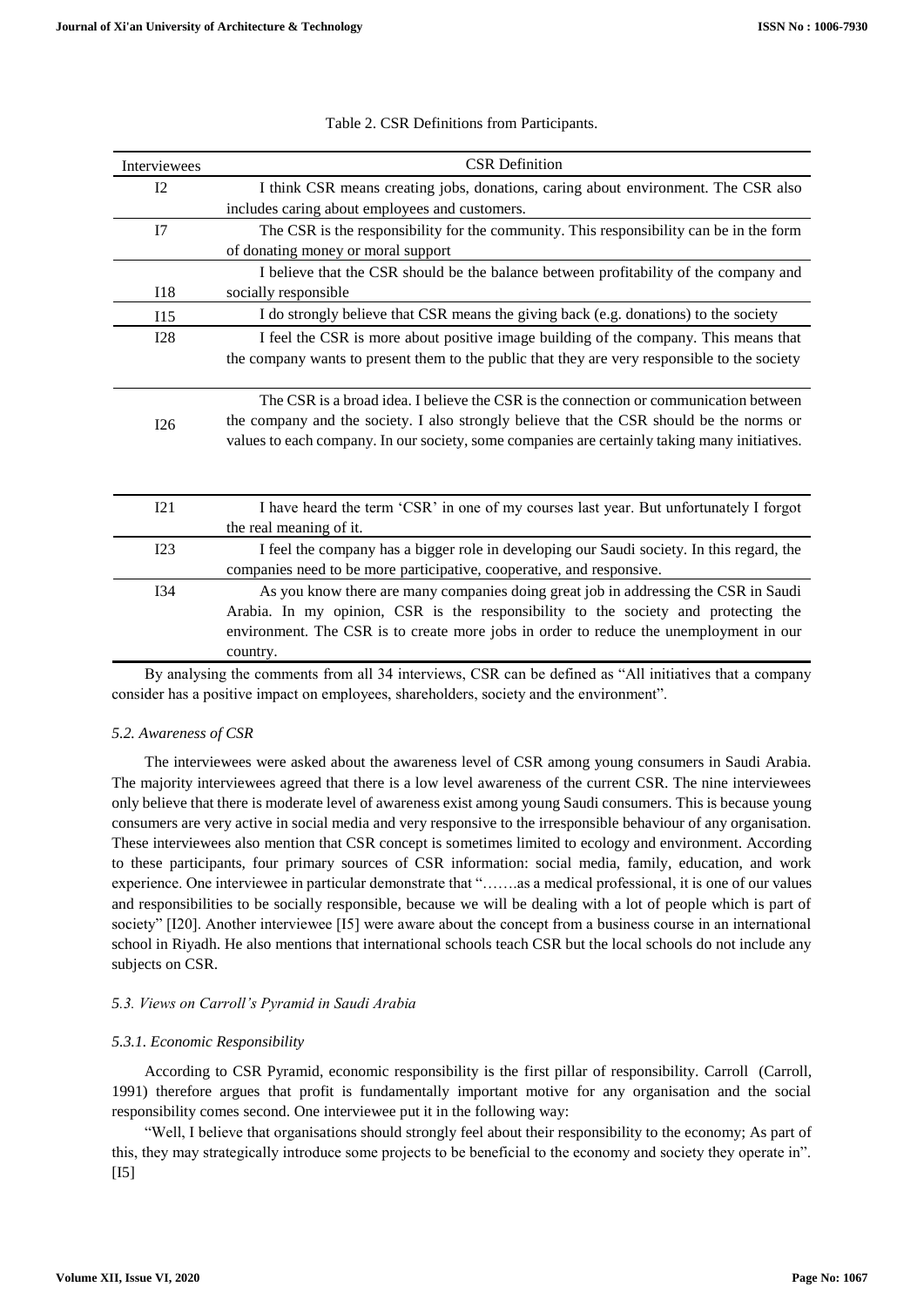Similarly, another interviewee agrees with Carroll's argument saying that:

"The societal issue should be secondary. At first, the organisations need to focus on making profit because they will be unable to contribute to society without profit". [I29]

"Organisations should support society and play a part in developing the country, especially the big companies that have huge budgets". [I16]

However, several interviewees consider risky strategy of making profit only. The organisations may become more selfish and will care themselves only. These interviewees also emphasise that large organisations should more contribute regarding the country's economic standing, create jobs, and support local communities. Interestingly, some interviewees mention that company may fulfil economic obligation by creating more jobs. Two interviewee stated that:

"In Saudi Arabia, we import lots of products from outside. If we produce some of the products companies may create new jobs which will be beneficial to our economy". [I4]

"Organisations should focus on reducing uprising unemployment rate. Profit is not the only parameter of success in today's world". [I33]

5.3.2. Legal Responsibility

This is the second element of Carroll`s CSR pyramid. The interviewees argue that there is no CSR related regulation in Saudi Arabia. As a result, many organisations do not bother to apply it. The interviewees also call for a CSR regulation in near future. The following interviewees stated that:

"I believe that the government must enact CSR regulations to protect the rights of employees and society". [I8]

"The government should develop policy to manage the CSR activities and to force company to do so". [I19]

Some participants also believe that the government should enforced the CSR regulation with the view of creating a support to the society. Interestingly, there were some disagreements amongst the interviewees: some participants agreed to make CSR regulations whilst others disagreed because they believe CSR is an optional strategy. The interviewees also perceive that paying the Zakat is an Islamic obligation and essential component. Organisation should have the right to choose whether they want to do more in term of CSR initiatives or not. This could be done through self-willingness rather introducing new regulation.

#### *5.3.3. Ethical Responsibility*

Ethical responsibility is the third element of Carroll`s CSR pyramid. The majority of the interviewees ranked ethical responsibility is second most important element in CSR pyramid. The participants viewed that Islamic values and ethics are one of the core components in Islam. Two interviewees said:

"From Islamic point of view, ethics is one of the most important elements that any company must follow. What does Islam teach us? Off course we need to be ethical to the society". [I19]

"As a Muslim, we fear of God. Hence, the organisations should operate business in an ethical manner". [I25]

Saeed et al. (Saeed, Ahmed, & Mukhtar, 2001) argue that profit motives or profit maximisation is not based on Islamic values. Islamic values create a link between profit and societal benefit. The findings of the study are similar to the view of Miller and Deiss (Miller & Deiss, 1996) who argue that organisations need to develop an ethical corporate culture.

Indeed, the participants also stated that organisations should be fair and transparent to its all stakeholders. Some interviewees demonstrate the organisations should avoid unethical behaviour including political benefits, increase prices, and discrimination. These finding of the study are similar to the two studies (Siwar & Hossain, 2009). Siwar and Hossain (Siwar & Hossain, 2009) strongly suggest that orgamisations should avoid any form of discrimination. Specificaaly, Almoharby (Almoharby, 2011) claims that all people are equal regardless of their colour, race, gender, and characteristics. As a result, the Islamic background of participants affects their perception toward corporate responsibility especially in terms of ethical responsibility.

# *5.3.4. Philanthropy Responsibility*

According to Carroll's CSR pyramid, philanthropy responsibility is the fourth element. The philanthropy from an Islamic point of view is quite different. According to the participants, Islamic philanthropy is one of the imperative constituent of Muslim obligations. Two forms of philanthropy in Islam: Zakat and Sadaqa. Zakat is an Islamic obligation. As prescribed in the Quran, all Muslims individuals and organisations should pay 2.5% of the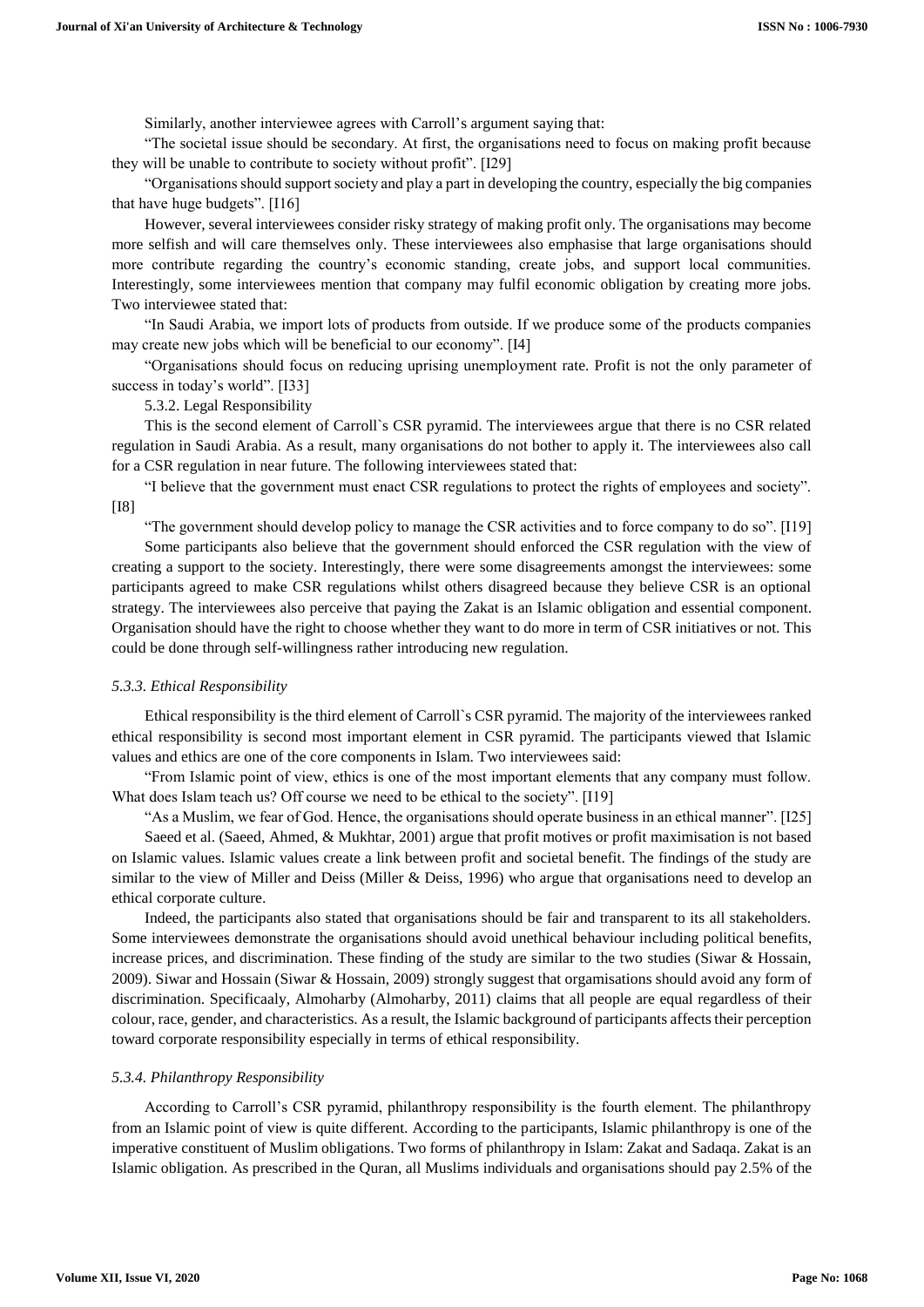profit once a year to people in need. The organisations could do more donations through Sadaqa (i.e. voluntary donation). The findings are in consistent with Almoharby (Almoharby, 2011) who argues that CSR in Islam denotes as a religious and moral obligation.

Importantly, the interviewees mention that the organisations should donate privately which is the key elements of philanthropy in Islam. In other words, Muslims should not publicise the donation because the recipient may feel embarrassment. Nevertheless, the participants mention that some companies are donating with the real intention to media coverage and publicity. Accordingly, the real intention of donation is also important parameter of CSR activities from Islamic perspective. The findings also suggest that publicity intention could lead to hypocrisy which is prohibited in Islam.

Most of the participants (30 out of 34) strongly believe that the organisations should consider CSR activities as an investment from the Islamic point of view. By doing so, the organisations will receive the reward from the God. The findings reveal that the interviewees with Islamic background perceive the CSR almost in every aspect. This view is supported by (Siwar & Hossain, 2009) (p. 290) who argues "Islam is not only a religion, but is also a guideline for the complete way of life". Accordingly, business ethics cannot be separated from ethics in the other aspects of a Muslim's daily life (Almoharby, 2011).

#### *5.4. Proposed Islamic CSR Model [Revised Carroll's CSR Pyramid]*

Based on the findings of the study, it can be argued that Carroll`s CSR pyramid (Carroll, 1991) is supported in Saudi Arabia. However, participants have different views in terms of the order of four responsibilities of CSR pyramid. Accordingly, we propose a modified CSR pyramid from an Islamic perspective (please see Figure 3). The participants do not consider the economical responsibility as the fundamental building block of CSR. According to the participants, Islamic values as a fundamental building block underpins the CSR decisions of organisations. Therefore, under the Islamic philanthropy organisations that practice CSR must pay the Zakat. As mentioned earlier that Zakat is the mandatory Islamic obligation and is the minimum practice of CSR. The majority participants believe that ethical responsibility should be the second block of CSR pyramid. The organisations need to apply Islamic values and behave in an ethical and responsible manner to the society. According to the participants, legal responsibility should be the third and economic responsibility as the fourth respectively. Based on the Islamic CSR pyramid, the economic responsibility positioned at the top of the pyramid only after three elements. The results also do not support Friedman's (Friedman, 1970) argument who argue that the major objective of the organisation is to maximise shareholder's values. To sum up, the results of the study demonstrates that the CSR pyramid is converted upside down from Islamic context.

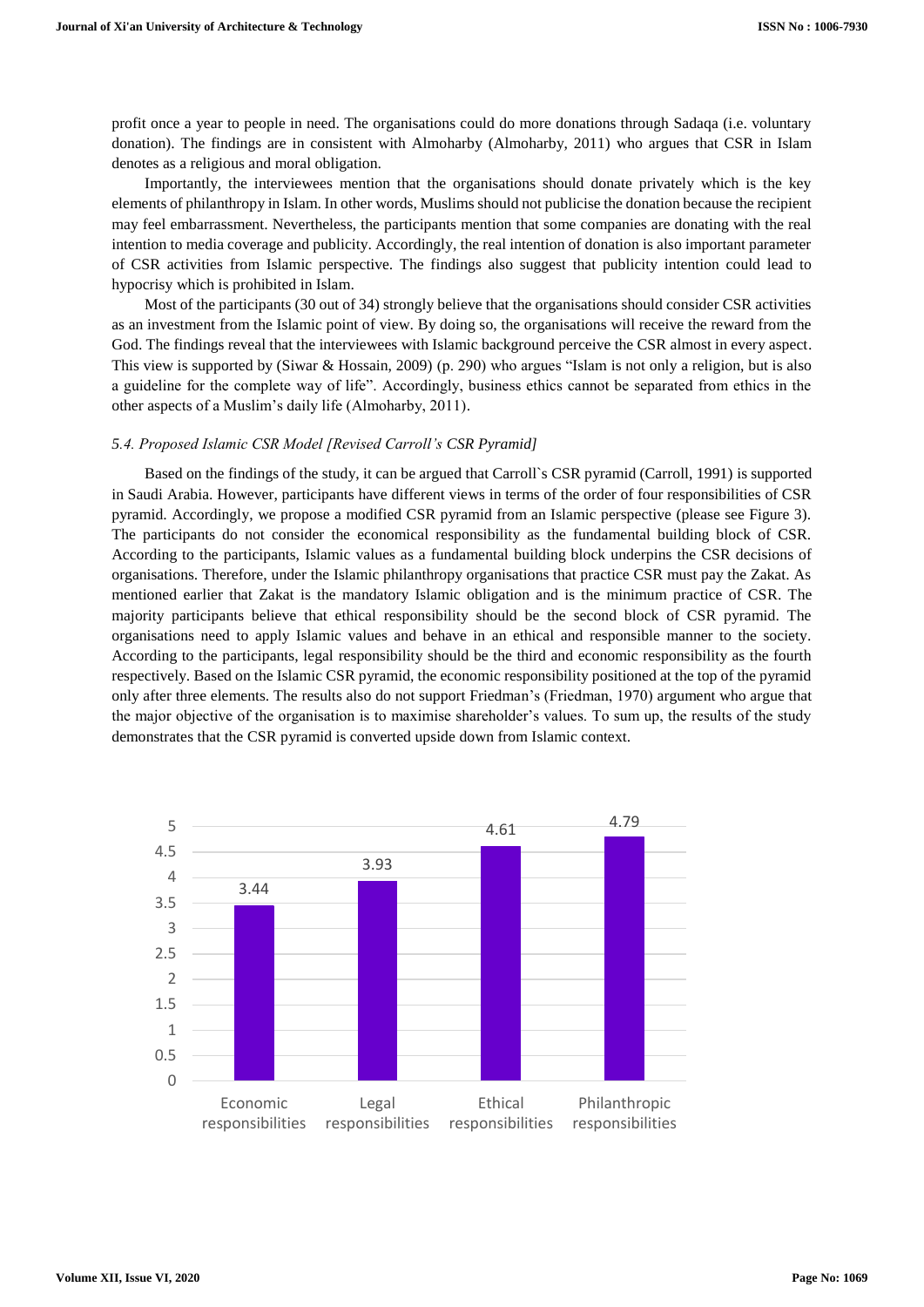

**Figure 3.** Carroll's Model Application in Saudi Arabia

### 6. CONCLUTION, LIMITATIONS AND FUTURE RESEARCH

Due to lack of research in the Middle East (Choi & La, 2013; Fatma & Rahman, 2016; Aitken & Watkins, 2016; Alvarado-Herrera, Bigne, Aldas-Manzano, & Curras-Perez, 2015) this study explores the consumer perceptions on CSR in Saudi Arabia. Applying Carroll's model, this study reveals that internalising CSR is the basic principle under Islamic value-oriented CSR. Importantly, the study finds an inverted Carroll' model in Saudi Arabia. This finding also raises challenge for western multinationals which are more toward public displays oriented. The findings have some implications for future study. For example, CSR managers should understand the local values in implementing CSR strategy. In particular, multinational companies' managers should stress the value orientation of CSR in a country where the business operates. This is due to the fact that one strategy may not fit for all countries. Since this study only covers two administrative areas in Saudi Arabia, the generalisability of the study is not possible. The future study could focus on an increase in sample size and covering more administrative areas. Future study could also focus on the perspectives of students from various disciplines (Business Major Students, Engineering major students, Computer Science major students).

Conflicts of Interest: The authors declare no conflict of interest.

#### **REFERENCES**

[1] Abdeen, A., Rajah, E., & Gaur, S. S. (2016). Consumers ' beliefs about firm's CSR initiatives and their purchase behaviour. Marketing Intelligence & Planning, 34(1), 2-18. doi:10.1108/mip-06-2014-0107

[2] Aguinis, H., & Glavas, A. (2017). On Corporate Social Responsibility, Sensemaking, and the Search for Meaningfulness Through Work. Journal of Management, 45(3), 1057-1086. doi:10.1177/0149206317691575

- [3] Ahamad Nalband, N., & Al‐Amri, M. S. (2013). Corporate social responsibility. Competitiveness Review, 23(3), 284-295. doi:10.1108/10595421311319843
- [4] Aitken, R., & Watkins, L. (2016). "Harm or Good?": Consumer Perceptions of Corporate Strategic Giving in Schools. Journal of Consumer Affairs, 51(2), 406-432. doi:10.1111/joca.12124
- [5] Almoharby, D. (2011). The current world business meltdown: Islamic religion as a regulator. Humanomics, 27(2), 97-108. doi:10.1108/08288661111135108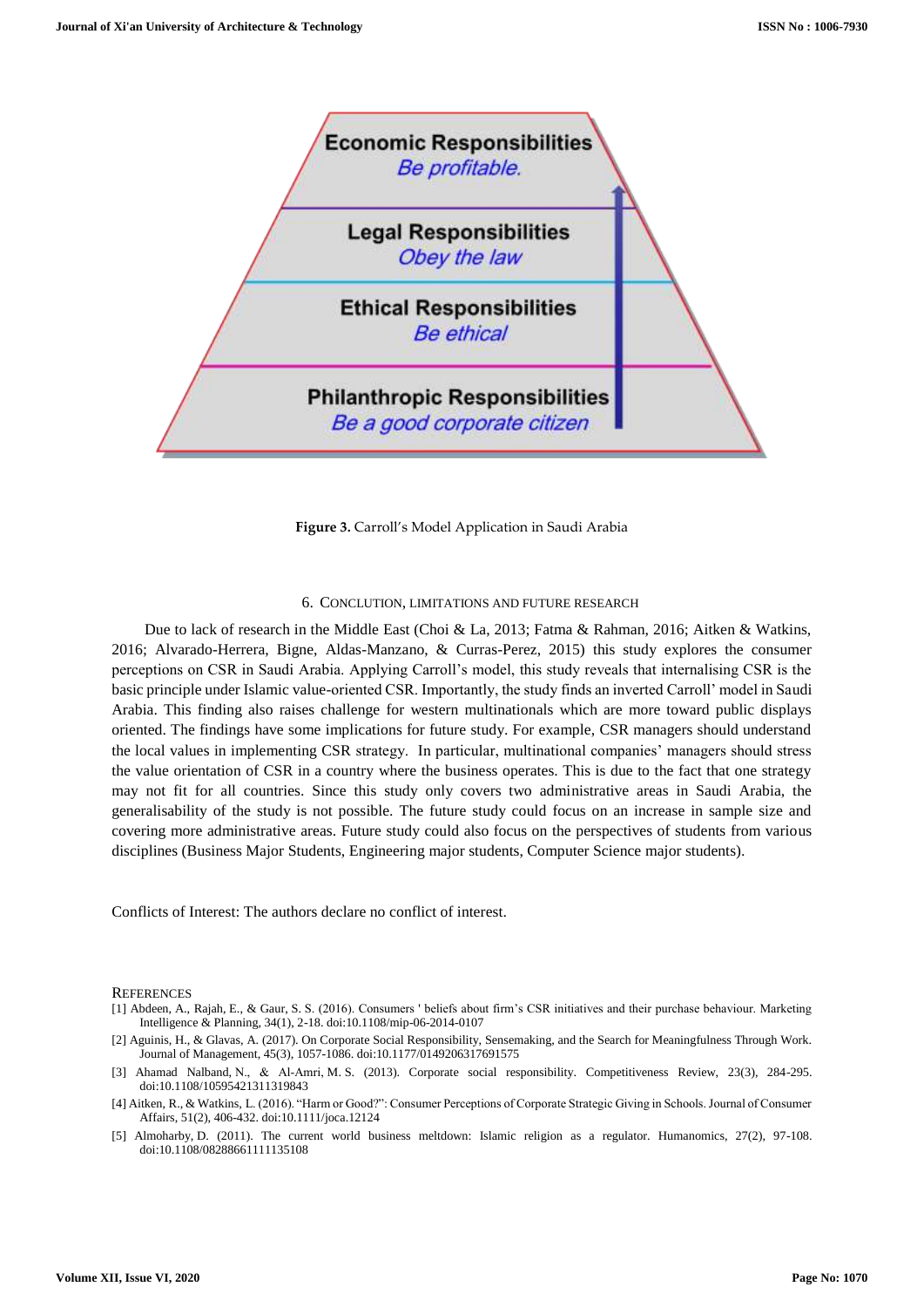- [6] Alvarado-Herrera, A., Bigne, E., Aldas-Manzano, J., & Curras-Perez, R. (2015). A Scale for Measuring Consumer Perceptions of Corporate Social Responsibility Following the Sustainable Development Paradigm. Journal of Business Ethics, 140(2), 243-262. doi:10.1007/s10551-015-2654-9
- [7] Arli, D. I., & Lasmono, H. K. (2010). Consumers' perception of corporate social responsibility in a developing country. International Journal of Consumer Studies, 34(1), 46-51. doi:10.1111/j.1470-6431.2009.00824.x
- [8] Asmussen, C. G., & Fosfuri, A. (2019). Orchestrating corporate social responsibility in the multinational enterprise. Strategic Management Journal, 40(6), 894-916. doi:10.1002/smj.3007
- [9] Astrakhantseva, I. (2019). Sustainable Development Management Of The Company Based On Corporate Social Responsibility Principles. doi:10.15405/epsbs.2019.03.83
- [10] Bhattacharya, C., & Sen, S. (2004). Doing Better at Doing Good: When, Why, and How Consumers Respond to Corporate Social Initiatives. California Management Review, 47(1), 9-24. doi:10.2307/41166284
- [11] Boddy, C. R. (2016). Sample size for qualitative research. Qualitative Market Research: An International Journal, 19(4), 426-432. doi:10.1108/qmr-06-2016-0053
- [12] Brønn, P. S., & Vidaver-Cohen, D. (2008). Corporate Motives for Social Initiative: Legitimacy, Sustainability, or the Bottom Line? Journal of Business Ethics, 87(S1), 91-109. doi:10.1007/s10551-008-9795-z
- [13] Cao, J., Liang, H., & Zhan, X. (2019). Peer Effects of Corporate Social Responsibility. Management Science. doi:10.1287/mnsc.2018.3100
- [14] Carrigan, M., & Attalla, A. (2001). The myth of the ethical consumer do ethics matter in purchase behaviour? Journal of Consumer Marketing, 18(7), 560-578. doi:10.1108/07363760110410263
- [15] Carroll, A. B. (1979). A Three-Dimensional Conceptual Model of Corporate Performance. Academy of Management Review, 4(4), 497- 505. doi:10.5465/amr.1979.4498296
- [16] Carroll, A. B. (1991). The pyramid of corporate social responsibility: Toward the moral management of organizational stakeholders. Business Horizons, 34(4), 39-48. doi:10.1016/0007-6813(91)90005-g
- [17] Carroll, A. B. (1999). Corporate Social Responsibility. Business & Society, 38(3), 268-295. doi:10.1177/000765039903800303
- [18] Carroll, A. B. (2015). Corporate social responsibility. Organizational Dynamics, 44(2), 87-96. doi:10.1016/j.orgdyn.2015.02.002
- [19] Carroll, A. B. (2015). The State of CSR in 2015 and beyond. The United Nations Global Compact International Yearbook 2015, 10-14. doi:10.18356/bd802aa3-en
- [20] Carroll, A. B. (2016). Carroll's pyramid of CSR: taking another look. International Journal of Corporate Social Responsibility, 1(1). doi:10.1186/s40991-016-0004-6
- [21] Carroll, A. B., & Shabana, K. M. (2010). The Business Case for Corporate Social Responsibility: A Review of Concepts, Research and Practice. International Journal of Management Reviews, 12(1), 85-105. doi:10.1111/j.1468-2370.2009.00275.x
- [22] Carvalho, S. W., Sen, S., De Oliveira Mota, M., & De Lima, R. C. (2010). Consumer Reactions to CSR: A Brazilian Perspective. Journal of Business Ethics, 91(S2), 291-310. doi:10.1007/s10551-010-0620-0
- [23] Catterall, M. (2000). Research Methods for Business Students20002by Mark Saunders, Philip Lewis and Adrian Thornhill 2nd edition. Research Methods for Business Students. Harlow, Essex: Pearson Education 2000., ISBN: ISBN 0-273-63977-3 £22.99. Qualitative Market Research: An International Journal, 3(4), 215-218. doi:10.1108/qmr.2000.3.4.215.2
- [24] Cho, S., Chung, C., & Young, J. (2019). Study on the Relationship between CSR and Financial Performance. Sustainability, 11(2), 343. doi:10.3390/su11020343
- [25] Choi, B., & La, S. (2013). The impact of corporate social responsibility (CSR) and customer trust on the restoration of loyalty after service failure and recovery. Journal of Services Marketing, 27(3), 223-233. doi:10.1108/08876041311330717
- [26] Chomvilailuk, R., & Butcher, K. (2013). The effect of CSR knowledge on customer liking, across cultures. International Journal of Bank Marketing, 31(2), 98-114. doi:10.1108/02652321311298672
- [27] Chung, A., & Jiang, H. (2017). Handling negative publicity. Journal of Communication Management, 21(3), 267-286. doi:10.1108/jcom-11-2016-0091
- [28] Coelho, P. R., McClure, J. E., & Spry, J. A. (2003). The Social Responsibility of Corporate Management: A Classical Critique. American Journal of Business, 18(1), 15-24. doi:10.1108/19355181200300001
- [29] Collis, J., & Hussey, R. (2014). Dealing with Practical Issues. Business Research, 21-41. doi:10.1007/978-1-137-03748-0\_2
- [30] CREYER, E. H., & ROSS, W. T. (1997). Tradeoffs Between Price and Quality: How a Value Index Affects. Journal of Consumer Affairs, 31(2), 280-302. doi:10.1111/j.1745-6606.1997.tb00392.x
- [31] Darrag, M., & E-Bassiouny, N. (2013). An introspect into the Islamic roots of CSR in the Middle East: the case of Savola Group in Egypt. Social Responsibility Journal, 9(3), 362-378. doi:10.1108/srj-10-2011-0096
- [32] Darrag, M., & E-Bassiouny, N. (2013). An introspect into the Islamic roots of CSR in the Middle East: the case of Savola Group in Egypt. Social Responsibility Journal, 9(3), 362-378. doi:10.1108/srj-10-2011-0096
- [33] De Ruyter, K., & Scholl, N. (1998). Positioning qualitative market research: reflections from theory and practice. Qualitative Market Research: An International Journal, 1(1), 7-14. doi:10.1108/13522759810197550
- [34] Dyck, A., Lins, K. V., Roth, L., & Wagner, H. F. (2019). Do institutional investors drive corporate social responsibility? International evidence. Journal of Financial Economics, 131(3), 693-714. doi:10.1016/j.jfineco.2018.08.013
- [35] Egels-Zandén, N. (2008). TNC Motives for Signing International Framework Agreements: A Continuous Bargaining Model of Stakeholder Pressure. Journal of Business Ethics, 84(4), 529-547. doi:10.1007/s10551-008-9722-3
- [36] Fatma, M., & Rahman, Z. (2016). The CSR's influence on customer responses in Indian banking sector. Journal of Retailing and Consumer Services, 29, 49-57. doi:10.1016/j.jretconser.2015.11.008
- [37] Fornes, G., Lopez, B., Bierens de Haan, M., & Blanch, J. (2019). Best practice example of CSR and S&E engagement in emerging economies: analysis of a case study based in China. Journal of Asia Business Studies, 13(1), 133-154. doi:10.1108/jabs-08-2017-0120
- [38] Friedman, M. (1970). The Social Responsibility of Business Is to Increase Its Profits. Corporate Ethics and Corporate Governance, 173- 178. doi:10.1007/978-3-540-70818-6\_14
- [39] Garriga, E., & Melé, D. (2004). Corporate Social Responsibility Theories: Mapping the Territory. Journal of Business Ethics, 53(1/2), 51-71. doi:10.1023/b:busi.0000039399.90587.34